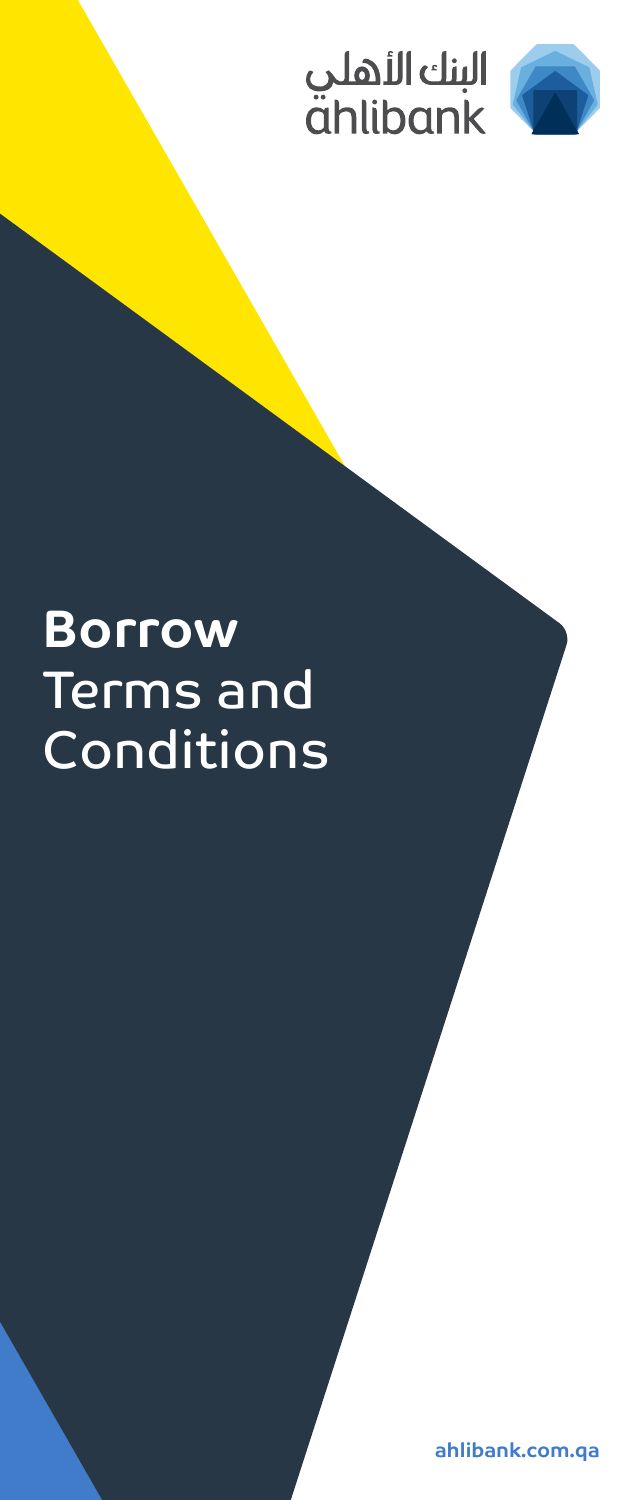# **Salary Advance Terms and Conditions**

This service is available to individuals only, who are the individual customers whose salaries are transferred to Ahlibank from any employer acceptable to the bank. Granting this service is subject to the Bank's terms and conditions and approval.

- 1. The Bank has the right at his sole discretion to determine, change the loan Terms & Conditions and Fees & Charges, alter or cancel the service, at any time, and notify the Customer by any means as deemed appropriate by the Bank. However; such amendment shall be notified/displayed via bank channels.
- 2. In case Lapply for any Loan/Credit Facility (of any kind), I hereby authorise the Bank to deduct the due amounts regarding this service, then those resulting from other Loans/Credit Facilities.
- 3. I hereby irrevocably and unconditionally authorise the Bank to deduct from any of my accounts, whatever they are (Current, Savings, Deposit), in case of non receipt of my monthly salary, termination/resignation from my current job or the issuance of QCB's instructions regarding the ratio of the Individual's commitment against his monthly salary without any responsibility upon the Bank.
- 4. The bank will grant the customer this service for an amount not exceeding 90% for Qataris and 75% for expatriates of his net salary i.e. salary after paying of other obligations from the salary amount credited to his account with the bank subject to maintain a minimum amount of QAR 1,000 from net salary and maximum limit not exceeding the amount as notified/displayed via bank channels. In case of any negative variance i.e. reduction/ deduction of salary amount credit to customer's account in any month subsequent to date of facility approval, the Bank can reduce tile facility amount or drop the facility limit as its option without prior notice to the customer at the sole discretion of the Bank in this matter.
- 5. This service is available in Qatari Riyal (QAR), thus requesting the facility cannot be accepted on any other currency, although the Bank may deduct all its rights and outstanding related to the facility account, from any of the customer's accounts (Current/ Saving/Deposit) in any foreign currency, provided that this amount is exchanged into QAR at the existing price and at the time of withdrawal.
- 6. The Bank has the right to withhold all kinds of cash and inkind funds or any movables of any kind that are in the Bank's possession or in any of the client's accounts at any time with the Bank's right to use all or any part of the withheld funds at any time for the full or partial payment of the indebtedness arising from the credit facilities.
- 7. The Bank has the right to request any other guarantee in addition to the customer's transferred salary to the Bank, for granting its right in covering the facility account. The customer is bound to present the guarantee to the Bank any time even after granting him this service.
- 8. The Bank's postponement, delay, or offering the customer time to settle or reconcile his Current account is not considered in any case a waiver of the Bank's rights to start any legal procedure against the customer. It is neither considered a waiver of its rights for the benefit of the customer. The customer is responsible for paying all legal expenses and fees, which the Bank carries as a result of the customer's breach in settling the outstanding amount of the facility.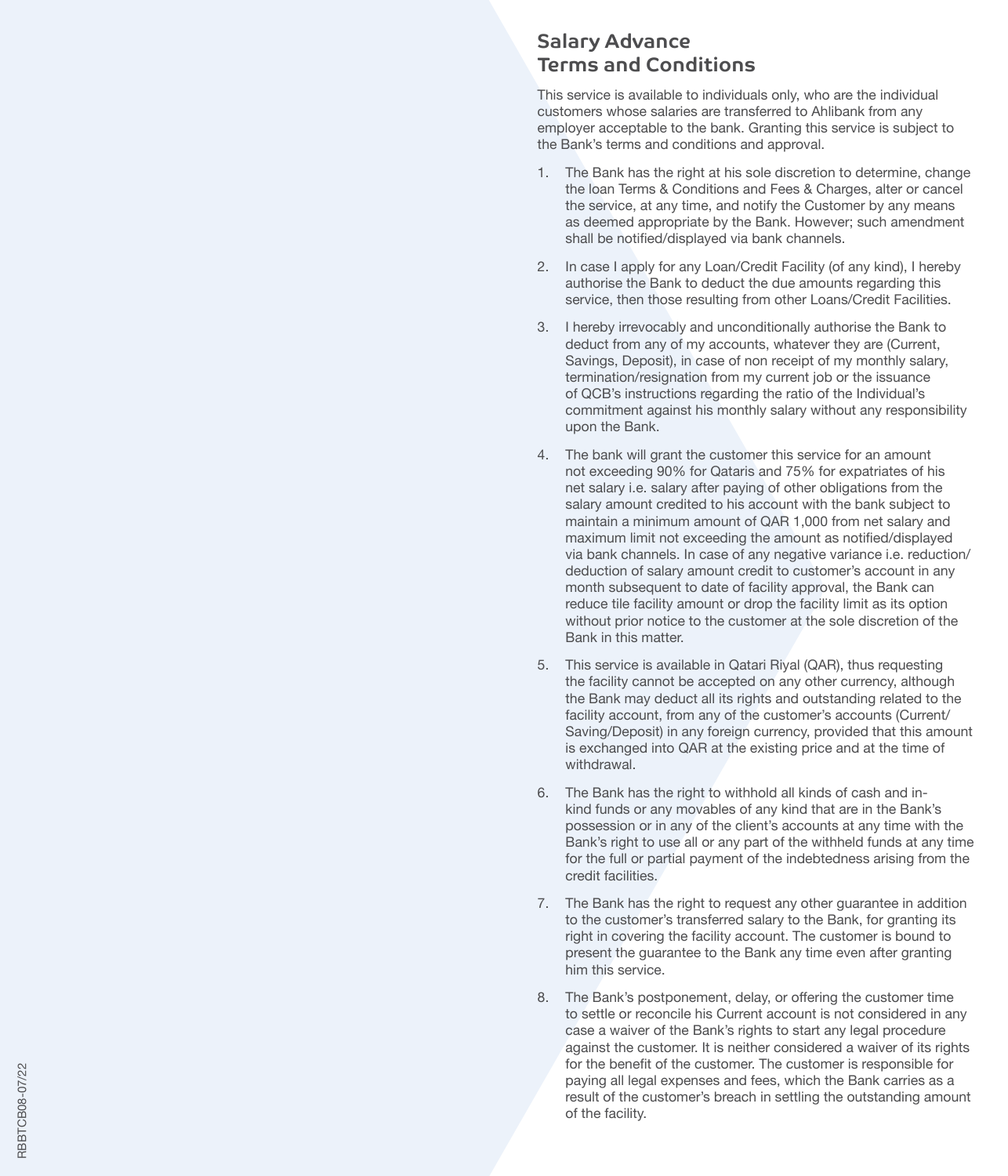- 9. The signature of the customer on the application form and these terms and conditions, is an acknowledgment that he has reviewed and understood these conditions and its contents and accepted the same.
- 10. The Salary Advance granted amount will be renewed automatically, and shall be considered as a legal document, to prove the due amounts.
- 11. In case of inconsistency between the two texts Arabic & English, the Arabic text shall prevail to the extent that such conflict is redeemed.
- 12. The Qatari Courts shall have exclusive jurisdiction for settling any dispute that may arise as a result of executing this application.

## **Auto Loan Terms and Conditions**

- 1. In these terms and conditions the word "Borrower" shall mean the person who has been sanctioned the loan; the word "Bank" shall mean Ahli Bank QSC; these terms and conditions shall also include amendments made thereto from time to time; and the singular and masculine may mean the plural and feminine as the case may be.
- 2. The Bank's loan shall be restricted to the purchase of a brand new or used car, which must be registered in the name of the Borrower with an indication that the car is financed through the Bank. The Bank will not be responsible for any damage to the car due to substandard quality. Throughout the loan tenure and until the total amount of the loan, interest and expenses has been fully repaid, the Borrower shall undertake to take a comprehensive insurance policy on the car.
- 3. The Borrower shall have a current account with the Bank through which repayment of the loan shall be made.
- 4. The Borrower shall undertake to repay the loan according to the terms & conditions of this agreement.
- 5. a) The Borrower shall pay the variable interest rate linked to Qatar Money Market Rate Lending (QMR L) plus Margin, calculated daily on any debit balance on the loan account from the date the loan is booked to the date the loan is fully repaid.
	- b) Not withstanding any provision to the contrary contained in this agreement, the Bank, at it's sole discretion, shall have the right to amend/revise the interest rate in case of any amendment to:
		- 1. Qatar Money Market Rate Lending (QMR L) including, but not limited to any difference upward/ downward.
		- 2. the market rate.
	- The Borrower hereby agrees to incur any upward variances in interest rate changes in the manner determined by the bank to be appropriate for repayment. Such repayment may be affected by adding such variances to the monthly scheduled installment or by increasing the number and/or frequency of installment and/or increasing the tenure/period of the loan by the amount of variances, as maybe determined at the sole discretion of the bank. Such repayment shall tale effect by notifying the Borrower in writing on this above mentioned address.
- 6. The Borrower shall procure comprehensive insurance of the car against all potential damages from an insurance company recognized by the Bank. The Bank's name must be included in the insurance policy as a beneficiary in the event of any damage to the car. The Borrower hereby agrees to transfer to the Bank all his rights to any compensation arising from the insurance policy. provided, however, that such compensation may not exceed the outstanding balance of the loan and any expenses incurred by the Bank in connection with the loan.
- 7. The Borrower undertakes to the following:
	- a) Not to register, keep lien or allow to keep lien or mortgage over the car;
	- b) To notify the Bank about any accident resulting in a total loss of the car, within seven days from the date of such accident;
	- c) To maintain the car in a good and operable condition;
	- d) Not to take the car outside the territories of the State of Qatar without the Bank's prior consent in writing:
	- e) To refrain from transferring any right to the car without the Bank's prior consent in writing; and,
	- f) To notify the Bank about any change to his address, within seven days from such change.
- 8. The Borrower hereby declares that all obligations whatsoever herein which arise from the possession and use of the car, including without limitation the rights of a third party, are obligations related to the loan. He shall irrevocably (a) release the Bank from any such obligations, and (b) indemnify the Bank for any loss, damage, claims, expenses or actions whatsoever.
- 9. If the Borrower fails to repay any installment or any part thereof on the due date or in the event of the Borrower's discontinuation of debt repayment, insolvency, bankruptcy or if a write of attachment or execution is issued against him or in the event of his death or legal incapacity, the total loan balance, plus any accrued interest or expenses, shall become due and payable immediately. Subsequently, this Agreement shall automatically be deemed to be null and void and the possession of the car illegal. The Bank may take any appropriate action to acquire the car and to recover the due and outstanding loan.
- 10. If the Borrower fails to repay any installment on the due date, late payment charges will be levied by the Bank on the Borrower. The amount of such charges will be determined from time to time by the Bank.
- 11. The Borrower may elect to repay the loan prior to the due date without paying the appropriate fees in case of the loan granted against salary.
- 12. The Bank's books and records shall be irrefutable evidence which may not be questionable or disputable by the Borrower.
- 13. The Bank may at any time without notice to the Borrower consolidate all accounts of the Borrower with the Bank or any branch thereof so that they deemed to be one single account. The Bank may set-off any credit in such accounts against any amount payable by the Borrower.
- 14. The Bank shall have the right to have attachment on all property whatsoever (whether cash, deposits, shares, bonds, precious metals, or any other property whatsoever) which are deposited with, or in the custody of the Bank in the name of the Borrower.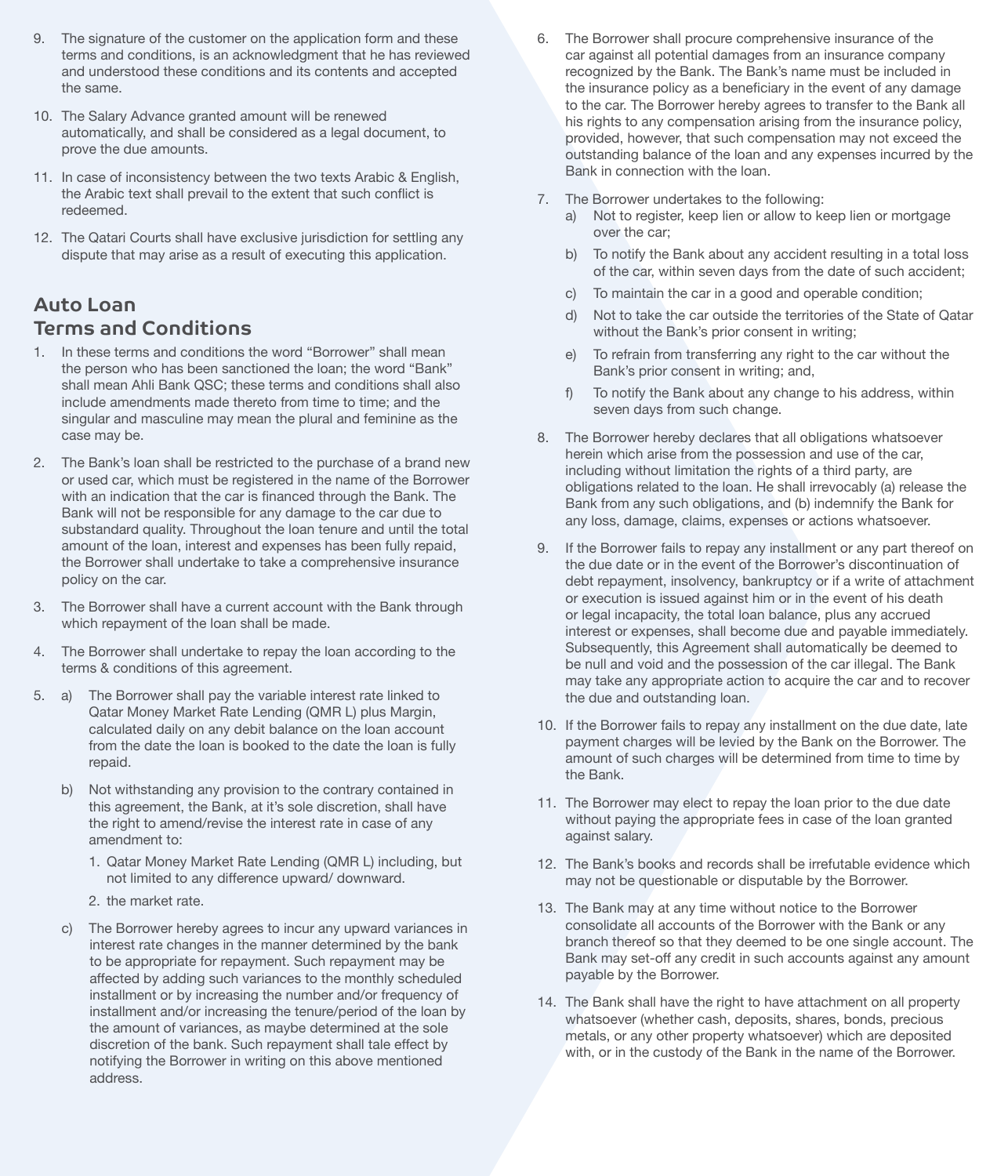The Bank may use such property as security against the liabilities payable to the Bank (whether such liabilities are in connection with the principal amount, interest, fees, commission or in any other form and whether such liabilities are in the form of a changing balance or otherwise) without prejudice to or effect on any other securities the Bank may have retained as security for the repayment of the liabilities.

- 15. The Borrower shall hereby irrevocably authorize the Bank to:
	- a) Deduct the monthly installment immediately upon the Bank receiving any amount to the accounts of the Borrower with the Bank, even if the date of such receipt is prior to the due date of the monthly installment.
- 16. The Borrower hereby appoints the Bank to act as his agent for any activities which the Bank may deem essential to improve the Bank's interests in securing the car loan.
- 17. The Borrower must obtain the Bank's prior consent in writing in the event that he wishes to dispose of the car to a third party before the settlement of the loan. The Bank shall have the sole discretion to accept or reject the request of the principal Borrower in such an instance.
- 18. The parties hereto agree that the party offending these terms and conditions shall incur any expenses or costs, including legal fees of lawyers or legal consultants, upon any offence to this Agreement, to take any appropriate action to ensure compliance by each party with the terms and conditions hereof. In such event, this shall be deemed to be an executable penal condition.
- 19. The obligations of the Borrower and surety, and each of them where either is more than one person, shall be jointly and severally.
- 20. The Borrower and surety hereby irrevocably assign any litigation or attachment immunity, before or after the declaration of verdict, or from the execution of any verdict passed against them or against their property.
- 21. Failing to or delay in exercising any rights herein by the Bank may not be interpreted as waiver or relinquishment of such right nor shall any particular or temporary relinquishment or waiver may be construed as general or permanent.
- 22. These terms and conditions, together with the application and promissory note, shall constitute the entire agreement between the Bank and the Borrower in respect of the loan.
- 23. These terms and conditions shall be governed by and construed in accordance with the laws of the State of Qatar. The Borrower shall submit to the non-exclusive jurisdiction of the Qatar Law Courts.
- 24. All charges and fees recovered are non-refundable.
- 25. The loan is granted subject to the Bank's terms and conditions and at its sole discretion.
- 26. The Principal repayment on the loan account is recognized only when the repayments are made and that of the installment amount, the Bank will first recover any interest due on the loan account and only the balance will be used towards the principal repayment.

# **Personal Loan Terms & Conditions**

- 1. The bank shall pay the loan to the Borrower upon signing this Agreement and after receipt by the Bank of security and any other documentation in the form and substance satisfactory to the bank.
- 2. a) The Borrower shall pay the variable interest rate linked to Qatar Money Market Rate Lending (QMR L) plus Margin, calculated daily on any debit balance on the loan account from the date the loan is booked to the date the loan is fully repaid.
	- b) Not withstanding any provision to the contrary contained in this agreement, the Bank, at it's sole discretion, shall have the right to amend/ revise the interest rate in case of any amendment to:
		- i) Qatar Money Market Rate Lending (QMR L) including, but not limited to any difference upward/downward
		- ii) The market rate.
	- c) The Borrower hereby agrees to incur any upward variances in interest rate changes in the manner determined by the bank to be appropriate for repayment. Such repayment may be affected by adding such variances to the monthly scheduled installment or by increasing the number and/or frequency of installment and/or increasing the tenure/period of the loan by amount of variances, as maybe determined at the sole discretion of the bank. Such repayment shall take effect by notifying the Borrower in writing on this above mentioned address.
- 3. The Borrower shall repay the loan plus interest. All the installments shall be payable on or before the mentioned day of each month in the personal loan agreement.
- 4. If the Borrower does not pay any installment on its due date or if the Borrower shall become insolvent or bankrupt or any steps are taken against the Borrower for attachment or lien or if the Borrower dies or loses legal capacity, the whole balance of the loan accrued interest and cost shall immediately become due and payable.
- 5. Without prejudice to any provision herein contained, if the Borrower fails to pay any installment or any part thereof other outstanding amount on due date as per clause (3) above the Borrower shall pay a default fee on the unpaid amount determined by the Bank from time to time.
- 6. The Bank's files and records shall constitute conclusive evidence of the Borrower's indebtedness to the Bank under this Agreement, and the Borrower has no right to contest or dispute the correctness of such records.
- 7. The Borrower shall not be considered released from his obligation under this agreement unless the Bank issues a written certificate to this effect.
- 8. The Bank has the right at any time and without notifying the Borrower to consolidate all the accounts held by the Borrower in the Bank or in any of its branches in one account and to set off any amounts standing to the credit of this or any of them against any monies owed to the Bank by the Borrower.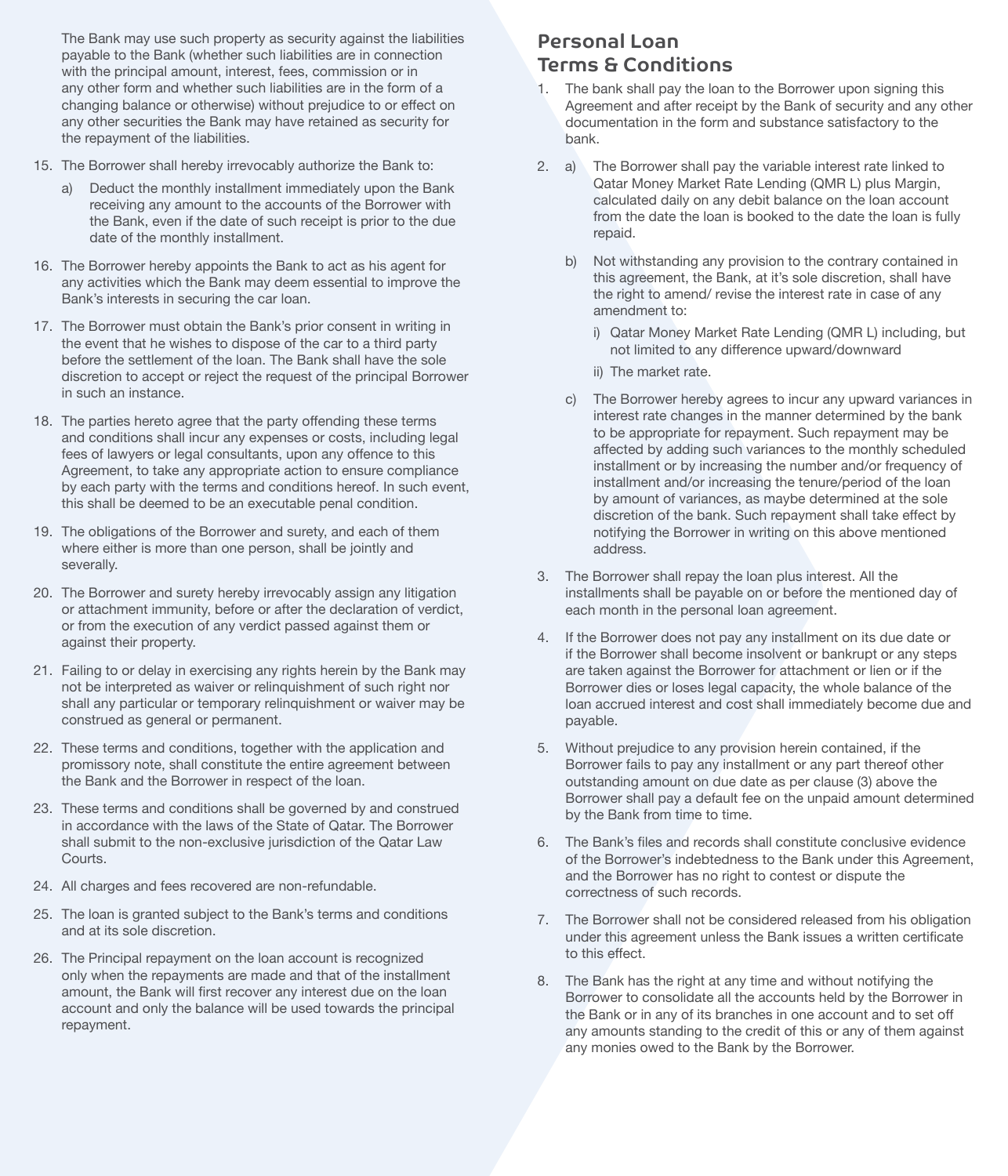- 9. The Bank has all the right of lien on all assets and properties of whatsoever nature (whether cash, stocks, shares, bills, precious metals or otherwise whatsoever) deposited with or held by the Bank in the name of the Borrower and shall hold the same as security for payment of indebtedness due from the Borrower to the Bank (whether by way of principal, interest fees, commission, charges or otherwise whatsoever and whether such indebtedness shall be fluctuating balance or otherwise) without prejudice to, and the same shall not be affected by, any other security held by the Bank for such indebtedness.
- 10. To cover the Borrower's liability, The Bank has the right to conclude insurance policies in its name and for its favor on the Borrower's life and his total disability. All expenses, fees and premium to be borne by the Borrower and debited to his account without any objection what so ever.
- 11. The Borrower agrees and irrevocably authorizes the Bank to:
	- a) Deduct monthly installments on receipt of any account of the Borrower with the Bank even if the date of such receipt is prior to the date on which the installment falls due.
- 12. No failure or delay on the part of the Bank in exercising any of its rights under this Agreement shall be construed as a waiver of such right, and no specific or temporary waiver shall be construed as a permanent or general waiver.
- 13. This Agreement as amended from time to time, constitutes the entire agreement between the parties hereto and correctly reflects the intention of the parties and constitutes all arrangements entered into between them.
- 14. This Agreement shall be governed by and construed in accordance with the laws of the State of Qatar and the Borrower hereby submits to the non-exclusive jurisdiction of the courts of the State of Qatar.
- 15. Dates and periods shall be construed according to the Gregorian calendar.

## **Loan Redemption Coverage**

**1. Definitions**

| a) | "The Bank"          | means Ahli Bank QSC                                                                                                           |
|----|---------------------|-------------------------------------------------------------------------------------------------------------------------------|
| b) | "The Borrower"      | means a person who has been<br>granted a Personal loan by the<br>Bank and enjoys the benefits of<br>Loan Redemption Coverage. |
| C) | "Coverage"          | means redemption of the Loan<br>Balance in the event of the<br>Borrower's death.                                              |
| d) | "Death"             | means death by injury or illness.                                                                                             |
| e) | "Commencement Date" | means the date that the<br>Loan Redemption Coverage<br>charges are paid and the health<br>declaration is provided by the      |

#### **2. Charges**

a) The Loan Redemption Coverage charges shall be calculated as determined by the Bank.

Borrower to the Bank.

b) The charges shall be paid as a single payment at the time of disbursement of the Loan.

#### **3. Notification**

- a) In the event of the death of the Borrower, the Borrower's heirs shall notify the Bank of the death of the Borrower within two weeks of the date of the death and shall submit the following documents to the Bank:
	- i) Death certificate.
	- ii) The case history of the Borrower if the Borrower died as a result of illness.
	- iii) The police report on the cause and circumstances of the death of the Borrower if the Borrower died as a result of an accident or injury.

#### **4. Termination**

- a) The Loan Redemption Coverage shall be terminated and no payments shall be made or waived against the Loan in the following events, if:
	- i) In the opinion of the Bank, the Borrower deliberately provided inaccurate or insufficient personal data and information on his/her state of health:
	- ii) Any Loan Installment or other amounts are due and payable as at the date of the Borrower's death.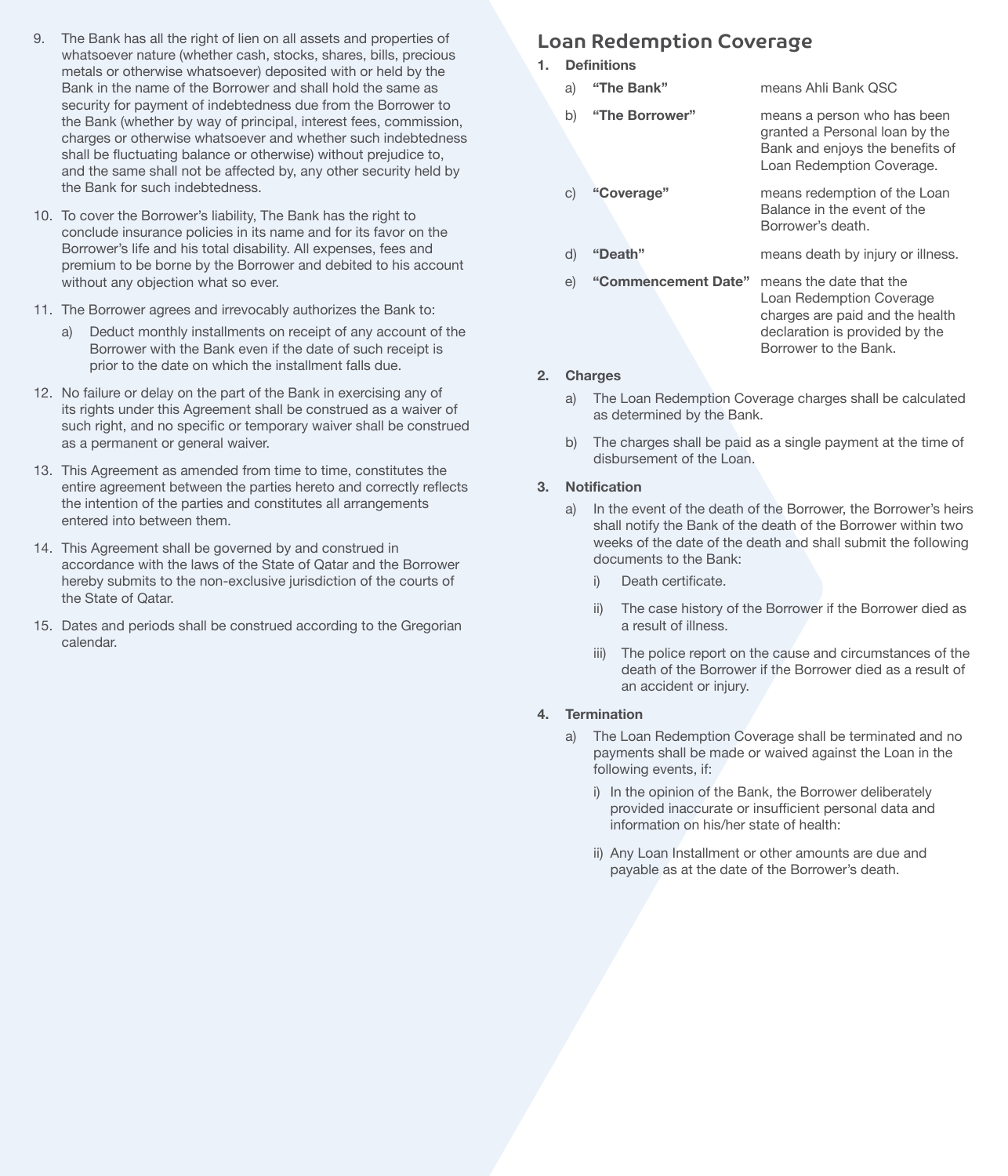#### **5. Exclusions**

- a) The Loan Balance of the Borrower shall not be waived in case of the death of the Borrower if one or more of the following events occur:
	- i) The Borrower died as a result of alcoholic, narcotic, toxic or any other intoxicating matter.
	- ii) caused by driving while physically or mentally incapacitated, whether caused by alcohol, narcotics or otherwise.
	- iii) The Borrower died as a result of deliberately and voluntarily being a passenger in a vehicle whose driver was physically or mentally incapacitated. Whether caused by alcohol, narcotics or otherwise or driving without having the requisite licenses and permits.
	- iv) The Borrower died as a result of suicide.
	- v) The Borrower died as a result of an act committed by the Borrower established as a criminal offence defined in the law.

## **Mortgage Loan Terms and conditions**

#### **1. Property under Construction**

- The Bank undertakes to pay the loan amount in the form of installments payable to the Contractor in accordance with the monthly completion reports signed by the Consultant.
- b) The Borrower shall make a first-class mortgage in favour of the Bank in addition to any other securities required by the Bank.

#### **2. Readymade Property**

- a) After the Borrower has credited his contribution portion (if any) to his account, The Bank undertakes to pay to the seller via a Manager Cheque, the full selling price upon completing the final sale procedures before the authorized officer at the Real Estate Registration & Authentication Department, at/after the date of signing the loan Contract between the Bank and the Borrower and the satisfaction of any condition precedents (if any).
- b) The Borrower shall make a first-class mortgage in favour of the Bank in addition to any other securities required by the Bank.

#### **3. Default in Payment**

The loan amount together with the accrued interest and all collaterals will be due immediately for settlement, without the need for any notice or alert in the following circumstances:

- a) If the borrower fails to settle any of the installments prescribed by the loan agreement.
- b) If the borrower does not fulfill any of its obligations stipulated under the loan Agreement.
- c) If an order or sentence be issued against the borrower in respect of any outstanding debt.
- d) If the Borrower's service is terminated by his present employer unless the Borrower shall have provided the Bank with evidence (in form and substance satisfactory to the Bank) of confirmed employment with an alternative employer within the State of Qatar within 15 days from the date of notification of termination of employment from his present employer.
- e) If the Purchase Contract is cancelled or terminated by the Borrower or by landlord prior to registration of the Property in the name of the Borrower, or the Borrower commits a material breach of the Purchase Contract.
- If any of the preceding conditions occur, full loan amount along with all the accrued interest, commissions and charges shall be immediately due, and the Bank shall not release the property, till such time his entitlements are fully redeemed.

#### **4. General Terms & Conditions**

- a) The borrower shall have paid the advance payment amount as prescribed by the purchase contract and the loan agreement shall cover the remaining amount.
- b) The borrower shall ensure that his salary and other benefits are paid directly into the savings or current account of the borrower with the bank, during the validity of the Agreement.
- c) The Bank may at its absolute discretion permit the borrower to postpone the payment of a maximum of two installments in each year during the validity of the Agreement, subject to payment of the Bank's administrative fee at the then prevailing rate.
- d) The bank shall impose a delay fee, plus delay interest above the prevailing interest rate in respect of any delayed installment from the prescribed maturity date, and the bank is entitled to change cost of delay fees and interest rates unconditionally.
- e) The loan settlement period should not exceed the terms stipulated in the Loan Contract, except that any postponement period in installments settlement at the request of the borrower shall be added to the loan settlement period.
- All periods will be calculated on basis of and according to the Gregorian calendar.
- g) In case there is more than one borrower, then "borrower" would refer to all those individuals or to any one of them, or more of them, and the obligations of any (borrower) under the Agreement will be joint and several obligations.
- h) The Borrower shall not assign or transfer his/her rights or duties stipulated under this Contract to any third party without obtaining the Bank's prior written consent.
- All notices, information and account statements dispatched as per this Agreement are to be issued in writing to the address indicated for each party at the opening of this Agreement, unless any of the two parties notified the other in writing of address change.